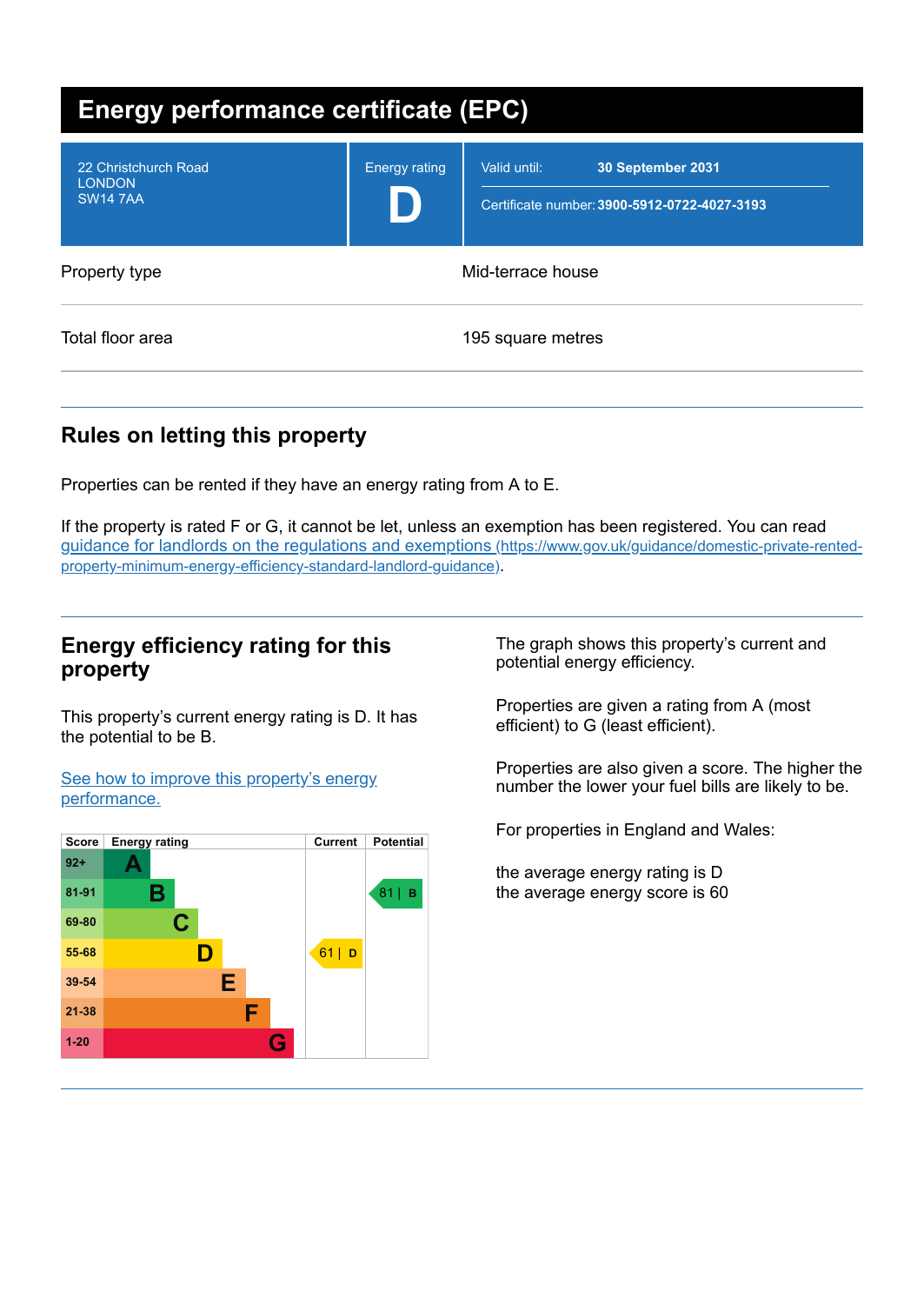# **Breakdown of property's energy performance**

This section shows the energy performance for features of this property. The assessment does not consider the condition of a feature and how well it is working.

Each feature is assessed as one of the following:

- very good (most efficient)
- good
- average
- poor
- very poor (least efficient)

When the description says "assumed", it means that the feature could not be inspected and an assumption has been made based on the property's age and type.

| <b>Feature</b>       | <b>Description</b>                             | Rating    |
|----------------------|------------------------------------------------|-----------|
| Wall                 | Solid brick, as built, no insulation (assumed) | Very poor |
| Roof                 | Pitched, no insulation (assumed)               | Very poor |
| Roof                 | Roof room(s), no insulation (assumed)          | Very poor |
| Window               | Fully double glazed                            | Average   |
| Main heating         | Boiler and radiators, mains gas                | Good      |
| Main heating control | Programmer, room thermostat and TRVs           | Good      |
| Hot water            | From main system                               | Good      |
| Lighting             | Low energy lighting in all fixed outlets       | Very good |
| Floor                | Suspended, no insulation (assumed)             | N/A       |
| Secondary heating    | None                                           | N/A       |

#### **Primary energy use**

The primary energy use for this property per year is 218 kilowatt hours per square metre (kWh/m2).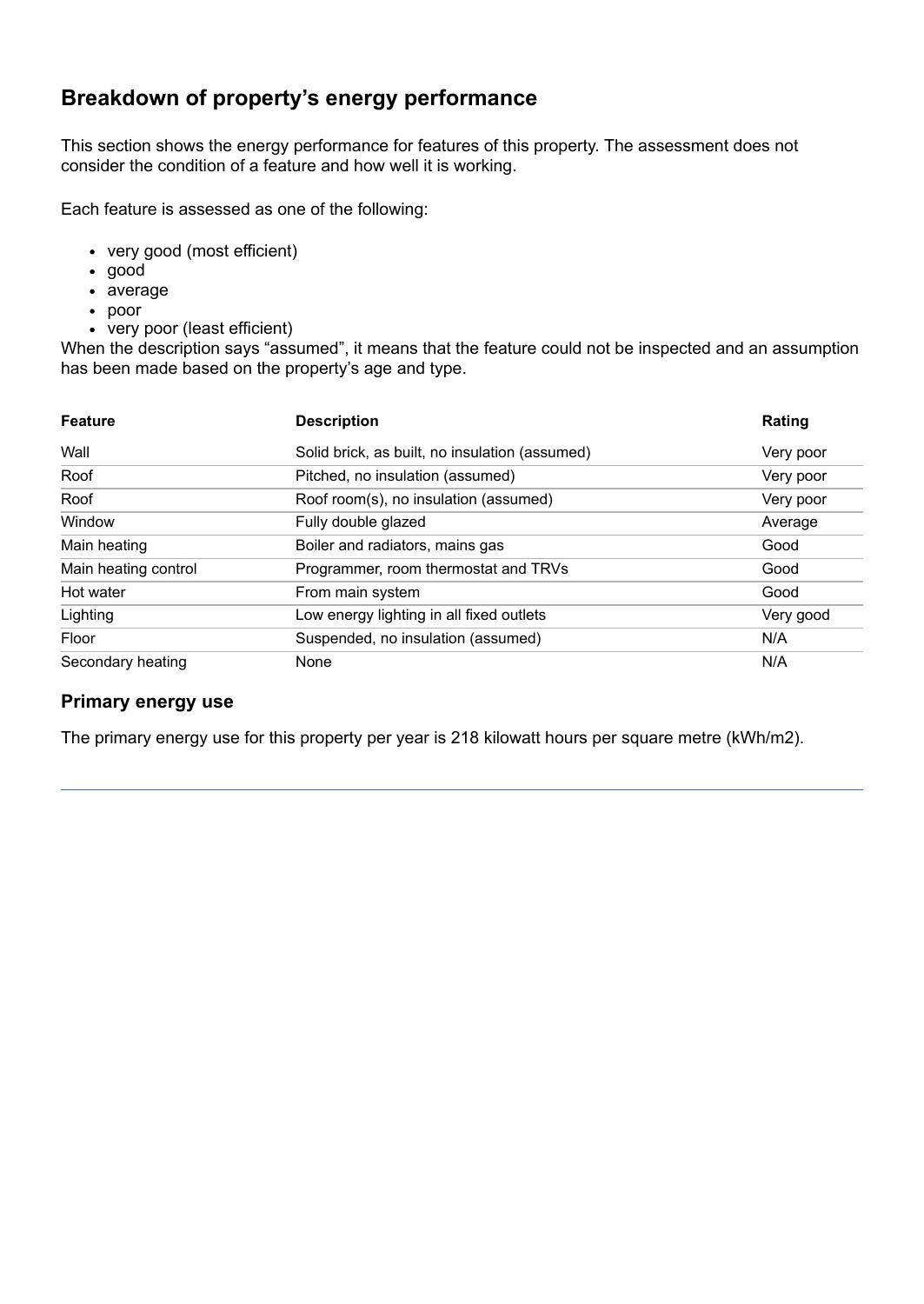| <b>Environmental impact of this</b><br>property                                                        |                 | This property produces                                                                                                                        | 7.5 tonnes of CO2 |
|--------------------------------------------------------------------------------------------------------|-----------------|-----------------------------------------------------------------------------------------------------------------------------------------------|-------------------|
| This property's current environmental impact<br>rating is E. It has the potential to be C.             |                 | This property's potential<br>production                                                                                                       | 3.3 tonnes of CO2 |
| Properties are rated in a scale from A to G<br>based on how much carbon dioxide (CO2) they<br>produce. |                 | By making the recommended changes, you<br>could reduce this property's CO2 emissions by<br>4.2 tonnes per year. This will help to protect the |                   |
| Properties with an A rating produce less CO2                                                           |                 | environment.                                                                                                                                  |                   |
| than G rated properties.                                                                               |                 | Environmental impact ratings are based on<br>assumptions about average occupancy and                                                          |                   |
| An average household<br>produces                                                                       | 6 tonnes of CO2 | energy use. They may not reflect how energy is<br>consumed by the people living at the property.                                              |                   |

# <span id="page-2-0"></span>**How to improve this property's energy performance**

Making any of the recommended changes will improve this property's energy efficiency.

If you make all of the recommended changes, this will improve the property's energy rating and score from D (61) to B (81).

| <b>Recommendation</b>                   | <b>Typical installation cost</b> | <b>Typical yearly saving</b> |
|-----------------------------------------|----------------------------------|------------------------------|
| 1. Room-in-roof insulation              | £1.500 - £2.700                  | £291                         |
| 2. Internal or external wall insulation | £4,000 - £14,000                 | £179                         |
| 3. Floor insulation (suspended floor)   | £800 - £1.200                    | £49                          |
| 4. Solar water heating                  | £4.000 - £6.000                  | £41                          |
| 5. Solar photovoltaic panels            | £3,500 - £5,500                  | £343                         |

#### **Paying for energy improvements**

Find energy grants and ways to save energy in your home. [\(https://www.gov.uk/improve-energy-efficiency\)](https://www.gov.uk/improve-energy-efficiency)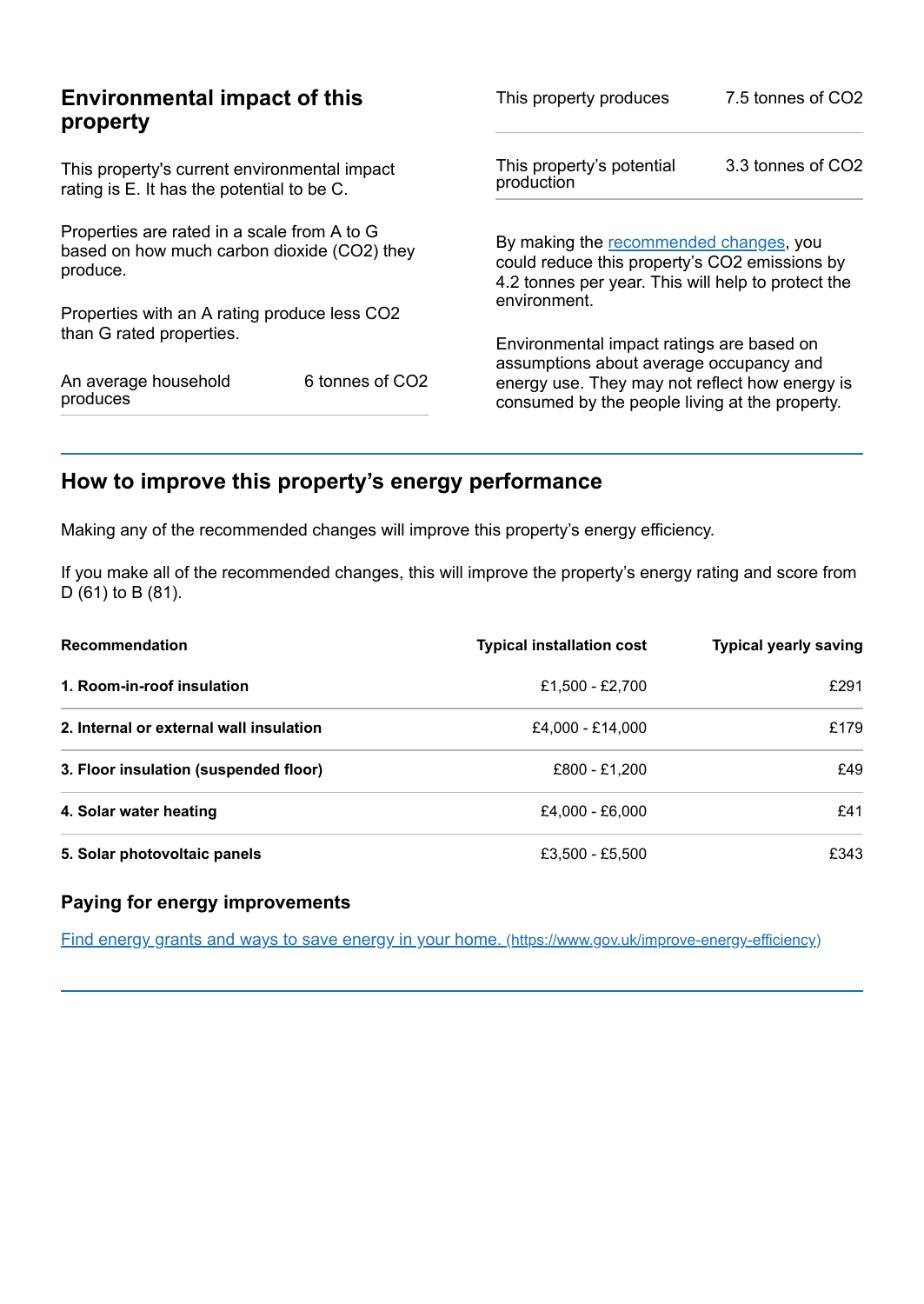### **Estimated energy use and potential savings**

| Estimated yearly energy<br>cost for this property | £1468 |
|---------------------------------------------------|-------|
| Potential saving                                  | £561  |

The estimated cost shows how much the average household would spend in this property for heating, lighting and hot water. It is not based on how energy is used by the people living at the property.

The estimated saving is based on making all of the [recommendations](#page-2-0) in how to improve this property's energy performance.

For advice on how to reduce your energy bills visit Simple Energy Advice [\(https://www.simpleenergyadvice.org.uk/\)](https://www.simpleenergyadvice.org.uk/).

#### **Heating use in this property**

Heating a property usually makes up the majority of energy costs.

#### **Estimated energy used to heat this property**

| Space heating | 26872 kWh per year |  |
|---------------|--------------------|--|
| Water heating | 2870 kWh per year  |  |

### Potential energy savings by installing insulation

| <b>Type of insulation</b> | Amount of energy saved |  |
|---------------------------|------------------------|--|
| Loft insulation           | 2155 kWh per year      |  |
|                           |                        |  |

**Solid wall insulation** 4041 kWh per year

You might be able to receive Renewable Heat Incentive payments [\(https://www.gov.uk/domestic](https://www.gov.uk/domestic-renewable-heat-incentive)renewable-heat-incentive). This will help to reduce carbon emissions by replacing your existing heating system with one that generates renewable heat. The estimated energy required for space and water heating will form the basis of the payments.